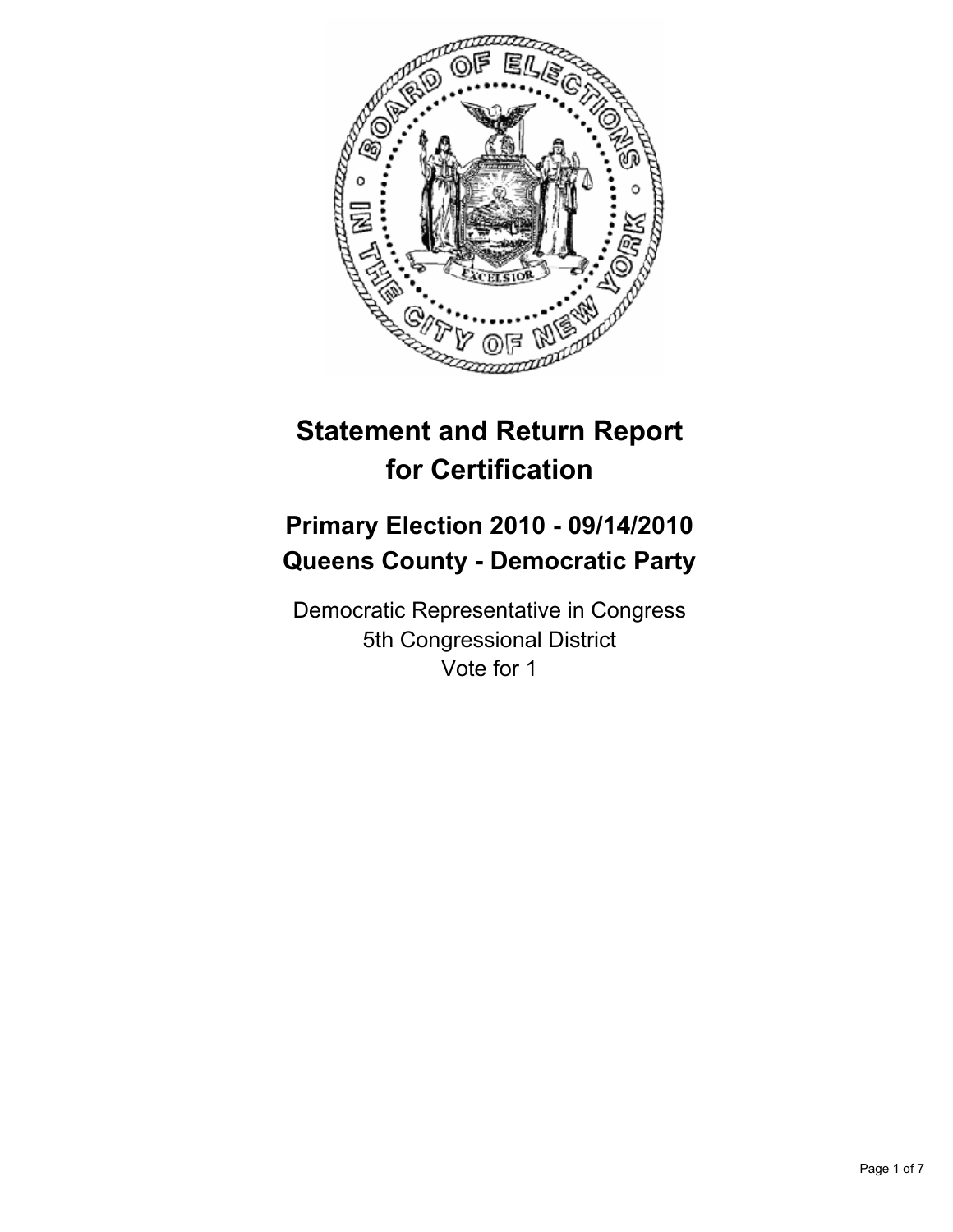

| <b>PUBLIC COUNTER</b>        | 4,214 |
|------------------------------|-------|
| <b>EMERGENCY</b>             | 3     |
| ABSENTEE/MILITARY            | 268   |
| <b>FEDERAL</b>               | 16    |
| <b>AFFIDAVIT</b>             | 27    |
| <b>GARY L ACKERMAN</b>       | 2,317 |
| PATRICIA M MAHER             | 801   |
| EHZTLL (WRITE-IN)            | 1     |
| <b>GLENN BECK (WRITE-IN)</b> | 1     |
| ISAAC SASSON (WRITE-IN)      | 6     |
| KANCEL (WRITE-IN)            | 1     |
| PETER CHONG (WRITE-IN)       | 1     |
| SASOS (WRITE-IN)             | 1     |
| SJ JUNG (WRITE-IN)           | 1     |
| SOO Y KIM (WRITE-IN)         | 1     |
| <b>Total Votes</b>           | 3,131 |

#### **Assembly District 24**

| <b>PUBLIC COUNTER</b>   | 4,318 |
|-------------------------|-------|
| <b>EMERGENCY</b>        |       |
| ABSENTEE/MILITARY       | 111   |
| <b>FEDERAL</b>          | 29    |
| <b>AFFIDAVIT</b>        | 14    |
| <b>GARY L ACKERMAN</b>  | 3,263 |
| <b>PATRICIA M MAHER</b> | 955   |
| CLYDE VANEL (WRITE-IN)  |       |
| J. FOX (WRITE-IN)       |       |
| JAMES MILANO (WRITE-IN) |       |
| <b>Total Votes</b>      | 4.221 |

| PUBLIC COUNTER                | 868 |
|-------------------------------|-----|
| <b>EMERGENCY</b>              | 0   |
| ABSENTEE/MILITARY             | 19  |
| <b>FEDERAL</b>                | 8   |
| AFFIDAVIT                     | 6   |
| <b>GARY L ACKERMAN</b>        | 583 |
| <b>PATRICIA M MAHER</b>       | 286 |
| FRANCISCO MOYA (WRITE-IN)     |     |
| NYDIA M. VELAZQUEZ (WRITE-IN) |     |
| <b>Total Votes</b>            | 871 |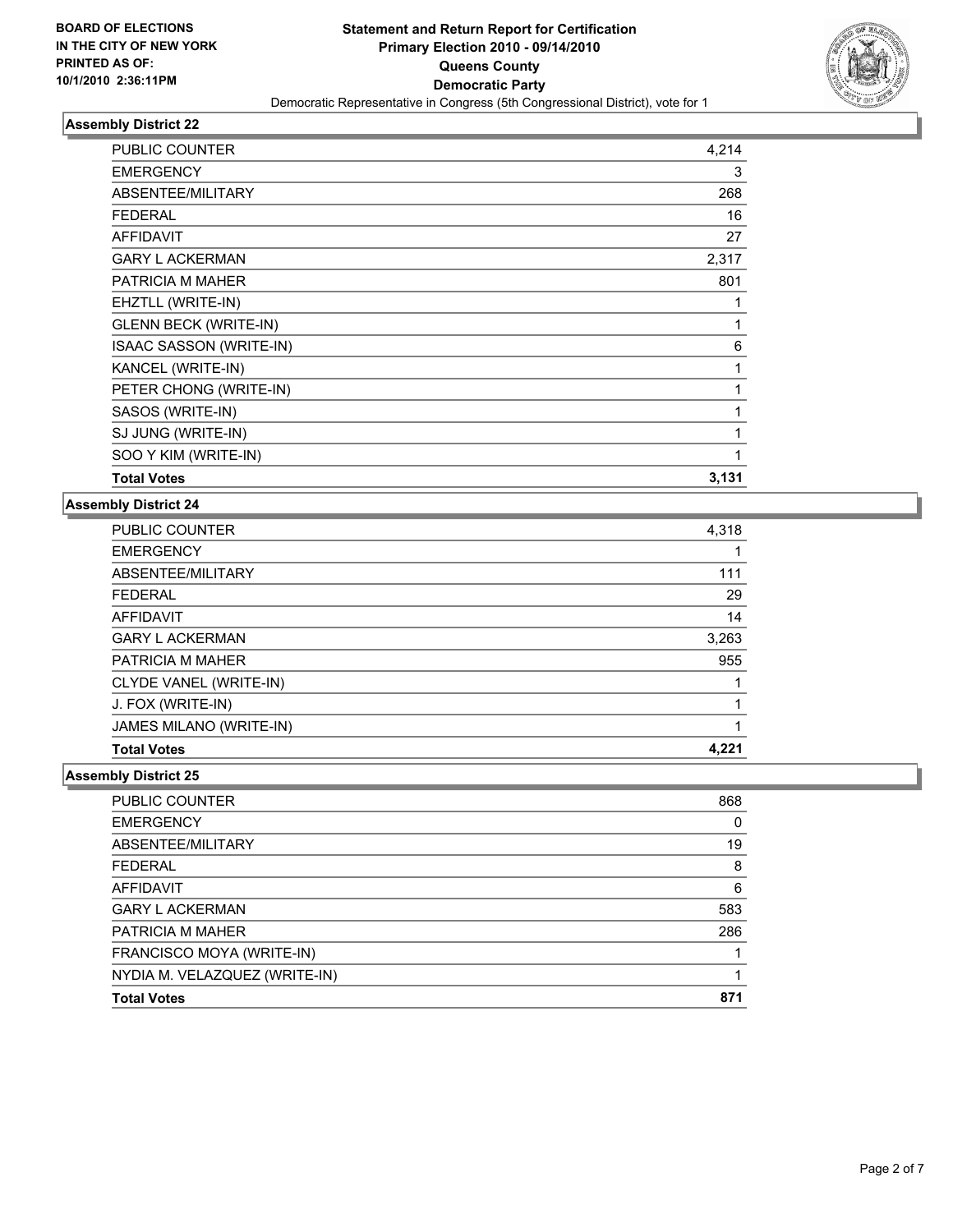

| <b>PUBLIC COUNTER</b>       | 6,642 |
|-----------------------------|-------|
| <b>EMERGENCY</b>            | 0     |
| ABSENTEE/MILITARY           | 291   |
| <b>FEDERAL</b>              | 33    |
| <b>AFFIDAVIT</b>            | 19    |
| <b>GARY L ACKERMAN</b>      | 4,853 |
| PATRICIA M MAHER            | 1,657 |
| CIACCIO (WRITE-IN)          | 1     |
| DR. JAMES MILANO (WRITE-IN) | 1     |
| JAMES MILANO (WRITE-IN)     | 3     |
| JOHN BOYLE (WRITE-IN)       | 1     |
| MARTUMERY SUMMA (WRITE-IN)  | 1     |
| SAUJANI RESHMA (WRITE-IN)   | 1     |
| SNOOPY (WRITE-IN)           | 1     |
| THOMAS DE FRANK (WRITE-IN)  | 1     |
| <b>Total Votes</b>          | 6,520 |

#### **Assembly District 27**

| PUBLIC COUNTER              | 51 |
|-----------------------------|----|
| <b>EMERGENCY</b>            | 0  |
| ABSENTEE/MILITARY           | 6  |
| <b>FEDERAL</b>              |    |
| AFFIDAVIT                   | 0  |
| <b>GARY L ACKERMAN</b>      | 32 |
| <b>PATRICIA M MAHER</b>     | 18 |
| MEREDITH DECKLER (WRITE-IN) |    |
| SEONG JEON JEONG (WRITE-IN) |    |
| <b>Total Votes</b>          | 52 |

# **Assembly District 29**

| PUBLIC COUNTER         | 131          |
|------------------------|--------------|
| EMERGENCY              | $\mathbf{0}$ |
| ABSENTEE/MILITARY      | 3            |
| FEDERAL                | 2            |
| AFFIDAVIT              | $\mathbf{0}$ |
| <b>GARY L ACKERMAN</b> | 97           |
| PATRICIA M MAHER       | 30           |
| Total Votes            | 127          |

| PUBLIC COUNTER         | 36 |
|------------------------|----|
| <b>EMERGENCY</b>       | 0  |
| ABSENTEE/MILITARY      | 2  |
| <b>FEDERAL</b>         | o  |
| <b>AFFIDAVIT</b>       | ŋ  |
| <b>GARY L ACKERMAN</b> | 21 |
| PATRICIA M MAHER       | 9  |
| <b>Total Votes</b>     | 30 |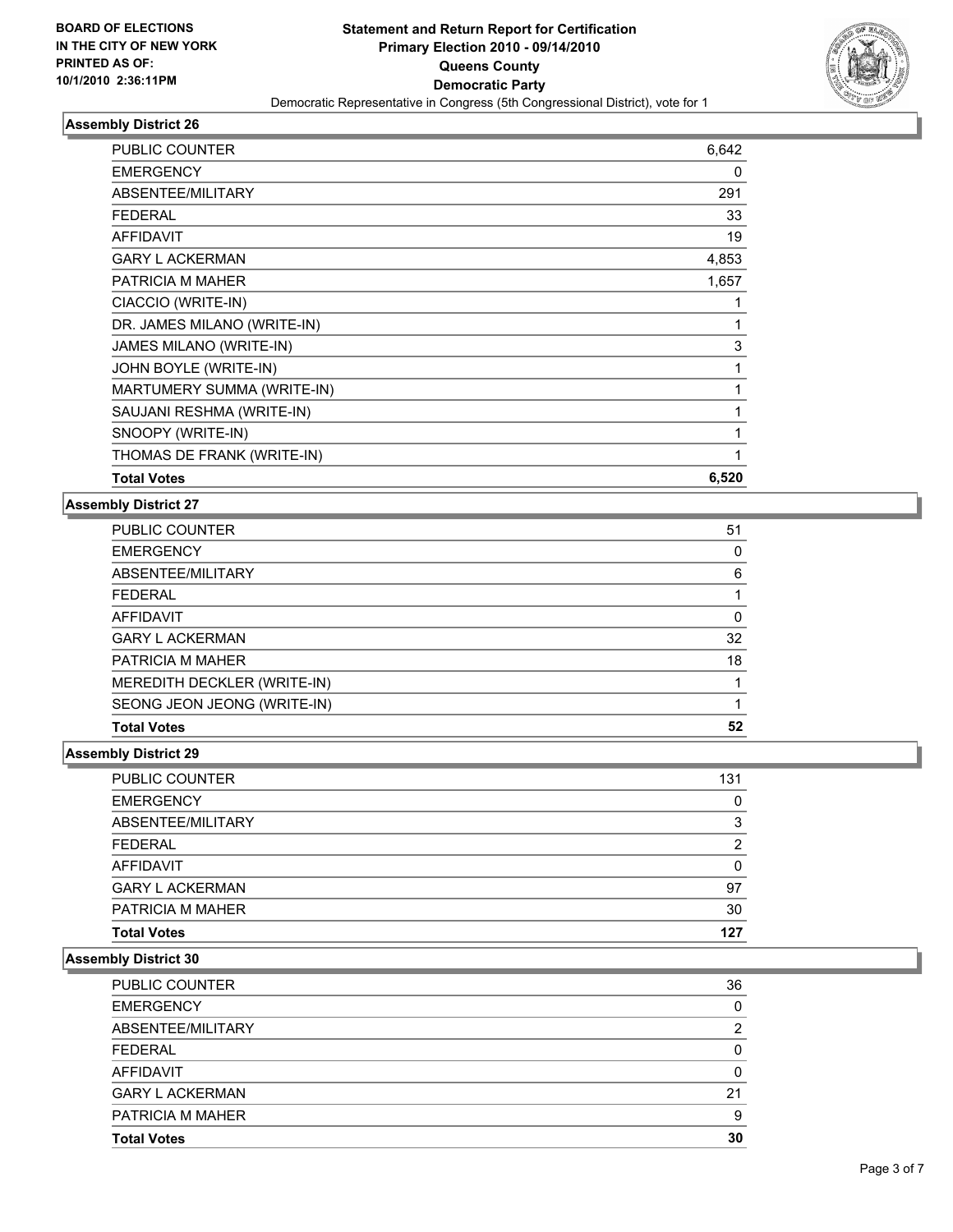

| <b>Total Votes</b>     | 0 |
|------------------------|---|
| PATRICIA M MAHER       | 0 |
| <b>GARY L ACKERMAN</b> | 0 |
| AFFIDAVIT              | 0 |
| <b>FEDERAL</b>         | 0 |
| ABSENTEE/MILITARY      | 0 |
| <b>EMERGENCY</b>       | 0 |
| <b>PUBLIC COUNTER</b>  |   |

### **Assembly District 34**

| PUBLIC COUNTER              | 299 |
|-----------------------------|-----|
| <b>EMERGENCY</b>            | 0   |
| ABSENTEE/MILITARY           | 9   |
| <b>FEDERAL</b>              | 3   |
| <b>AFFIDAVIT</b>            | 1   |
| <b>GARY L ACKERMAN</b>      | 124 |
| PATRICIA M MAHER            | 82  |
| CUOMO (WRITE-IN)            | 1   |
| FRANCISCO MOYA (WRITE-IN)   | 4   |
| HIRAM MONSERRATE (WRITE-IN) | 17  |
| MANATAS (WRITE-IN)          | 1   |
| MASENRD (WRITE-IN)          | 1   |
| MONSERRATE (WRITE-IN)       | 2   |
| MOYA (WRITE-IN)             | 3   |
| <b>Total Votes</b>          | 235 |

| PUBLIC COUNTER                 | 2.212 |
|--------------------------------|-------|
| <b>EMERGENCY</b>               |       |
| ABSENTEE/MILITARY              | 96    |
| <b>FEDERAL</b>                 | 11    |
| <b>AFFIDAVIT</b>               | 13    |
| <b>GARY L ACKERMAN</b>         | 1,373 |
| PATRICIA M MAHER               | 541   |
| HIRAM MONSERRATE (WRITE-IN)    | 3     |
| <b>JOSE PERALLA (WRITE-IN)</b> | 3     |
| <b>Total Votes</b>             | 1.920 |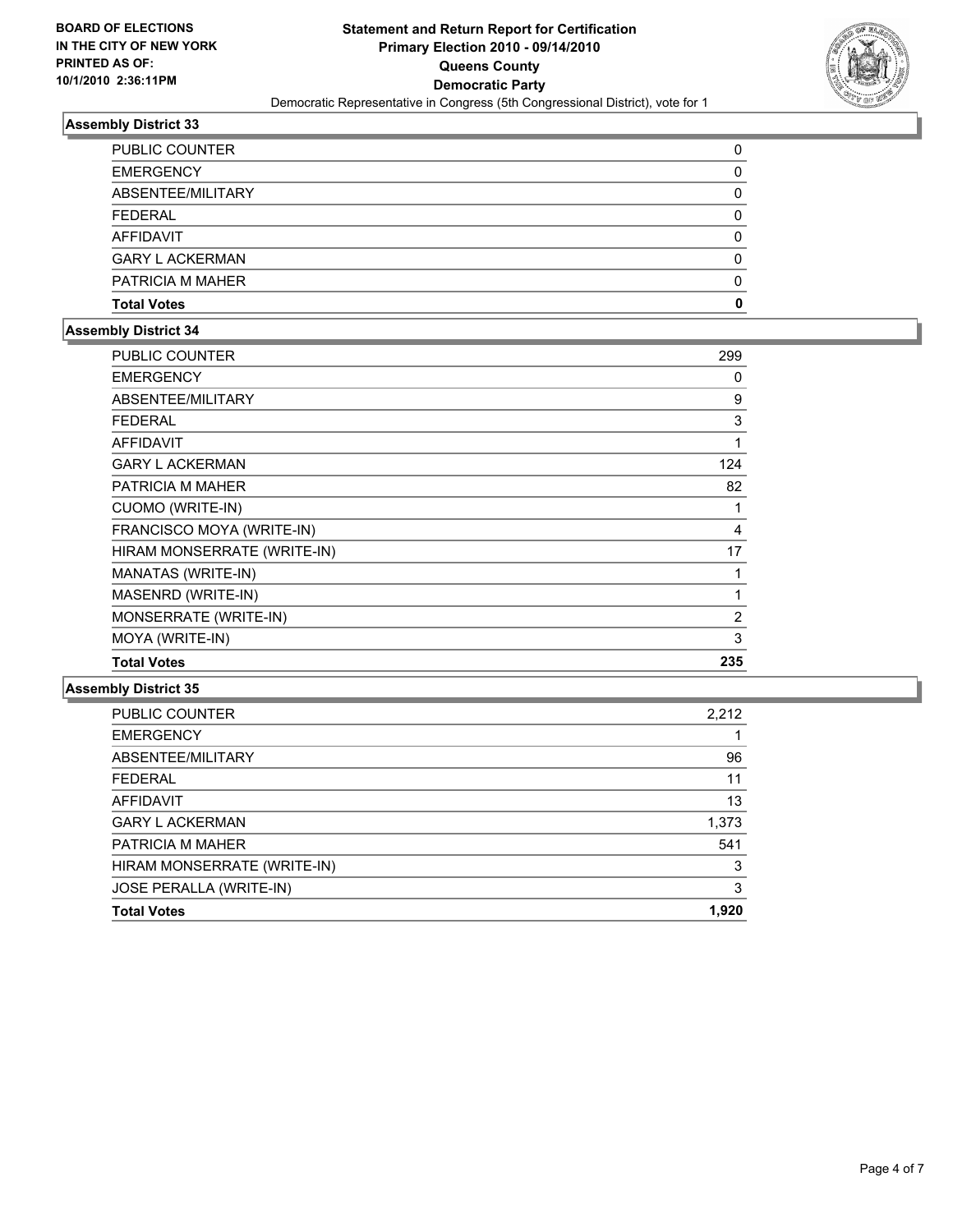

| <b>PUBLIC COUNTER</b>          | 2,098          |
|--------------------------------|----------------|
| <b>EMERGENCY</b>               | 4              |
| ABSENTEE/MILITARY              | 54             |
| <b>FFDFRAL</b>                 | 12             |
| AFFIDAVIT                      | 27             |
| <b>GARY L ACKERMAN</b>         | 830            |
| PATRICIA M MAHER               | 608            |
| #3 (WRITE-IN)                  |                |
| <b>GEORGE DIXON (WRITE-IN)</b> |                |
| NYDIA VELAZQUEZ (WRITE-IN)     | $\overline{2}$ |
| <b>Total Votes</b>             | 1,442          |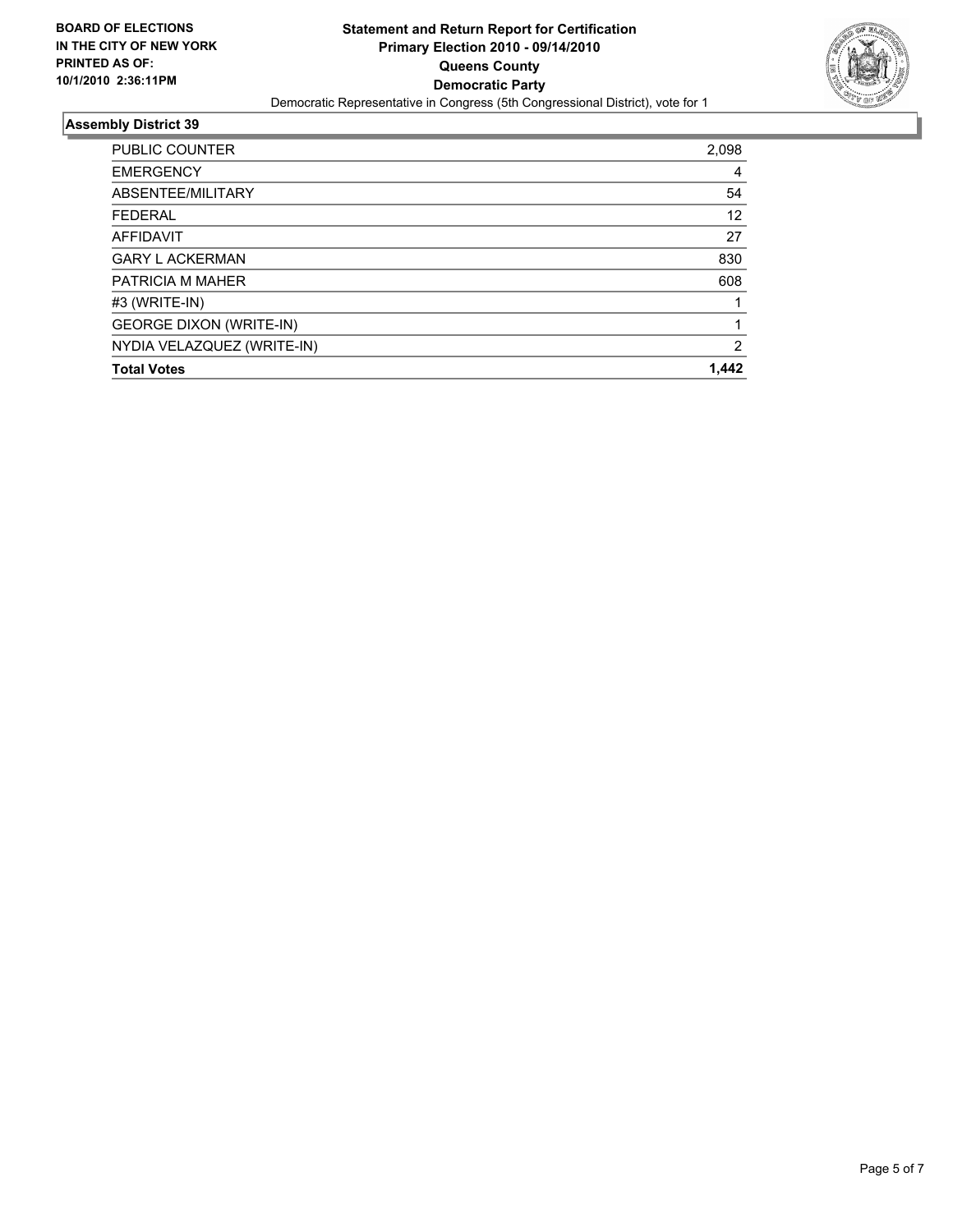

#### **Total for Democratic Representative in Congress (5th Congressional District) - Queens County**

| PUBLIC COUNTER                 | 20,869       |
|--------------------------------|--------------|
| <b>EMERGENCY</b>               | 9            |
| ABSENTEE/MILITARY              | 859          |
| <b>FEDERAL</b>                 | 115          |
| <b>AFFIDAVIT</b>               | 107          |
| <b>GARY L ACKERMAN</b>         | 13,493       |
| PATRICIA M MAHER               | 4,987        |
| #3 (WRITE-IN)                  | 1            |
| CIACCIO (WRITE-IN)             | 1            |
| CLYDE VANEL (WRITE-IN)         | 1            |
| <b>CUOMO (WRITE-IN)</b>        | 1            |
| DR. JAMES MILANO (WRITE-IN)    | 1            |
| EHZTLL (WRITE-IN)              | 1            |
| FRANCISCO MOYA (WRITE-IN)      | 5            |
| <b>GEORGE DIXON (WRITE-IN)</b> | 1            |
| <b>GLENN BECK (WRITE-IN)</b>   | $\mathbf{1}$ |
| HIRAM MONSERRATE (WRITE-IN)    | 20           |
| ISAAC SASSON (WRITE-IN)        | 6            |
| J. FOX (WRITE-IN)              | 1            |
| JAMES MILANO (WRITE-IN)        | 4            |
| JOHN BOYLE (WRITE-IN)          | 1            |
| JOSE PERALLA (WRITE-IN)        | 3            |
| KANCEL (WRITE-IN)              | 1            |
| MANATAS (WRITE-IN)             | 1            |
| MARTUMERY SUMMA (WRITE-IN)     | 1            |
| MASENRD (WRITE-IN)             | 1            |
| MEREDITH DECKLER (WRITE-IN)    | $\mathbf 1$  |
| MONSERRATE (WRITE-IN)          | 2            |
| MOYA (WRITE-IN)                | 3            |
| NYDIA M. VELAZQUEZ (WRITE-IN)  | 1            |
| NYDIA VELAZQUEZ (WRITE-IN)     | 2            |
| PETER CHONG (WRITE-IN)         | 1            |
| SASOS (WRITE-IN)               | 1            |
| SAUJANI RESHMA (WRITE-IN)      | 1            |
| SEONG JEON JEONG (WRITE-IN)    | 1            |
| SJ JUNG (WRITE-IN)             | 1            |
| SNOOPY (WRITE-IN)              | 1            |
| SOO Y KIM (WRITE-IN)           | 1            |
| THOMAS DE FRANK (WRITE-IN)     | $\mathbf{1}$ |
| <b>Total Votes</b>             | 18,549       |
|                                |              |